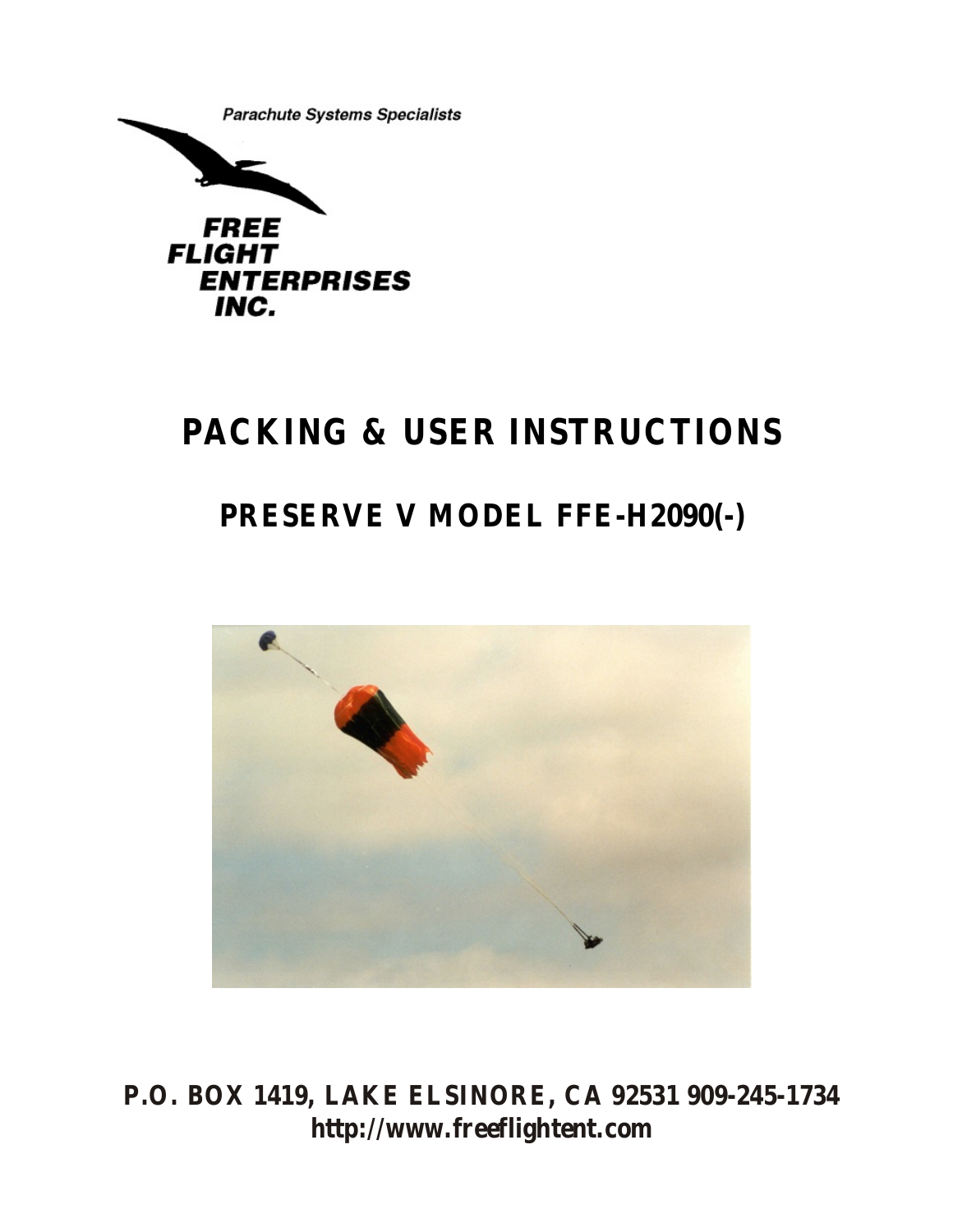# **!! DISCLAIMER - NO WARRANTY !!**

THIS CANOPY, THE MANUFACTURER MAKES <mark>NO WARRANTY</mark>, EITHER TO BE USED BY OTHERS, THE BUYER WAIVES ANY LIABILITY OF THE **BECAUSE OF THE UNAVOIDABLE DANGER ASSOCIATED WITH THE USE OF EXPRESSED OR IMPLIED. THE CANOPY IS SOLD WITH ALL FAULTS AND WITHOUT ANY WARRANTY OF FITNESS FOR ANY PURPOSE. THE MANUFACTURER ALSO DISCLAIMS ANY LIABILITY IN TORT OF DAMAGES, DIRECT OR CONSEQUENTIAL, INCLUDING PERSONAL INJURIES RESULTING FROM A DEFECT IN DESIGN, MATERIAL OR WORKMANSHIP OR MANUFACTURING WHETHER CAUSED BY NEGLIGENCE ON THE PART OF THE MANUFACTURER OR OTHERWISE. BY USING THIS CANOPY, OR ALLOWING IT MANUFACTURER FOR PERSONAL INJURIES OR OTHER DAMAGES ARISING FROM SUCH USE.**

**IF THE BUYER DECLINES TO WAIVE LIABILITY ON THE PART OF THE MANUFACTURER, BUYER MAY OBTAIN A FULL REFUND OF THE PURCHASE PRICE BY RETURNING THE CANOPY, BEFORE IT IS USED, TO THE MANUFACTURER WITHIN 15 DAYS FROM THE DATE OF THE ORIGINAL PURCHASE WITH A LETTER STATING WHY IT WAS RETURNED.**

## **!! WARNING !!**

**DANGER DANGER EACH TIME YOU USE THIS CANOPY YOU RISK SERIOUS BODILY INJURY OR DEATH.**

**YOU CAN SUBSTANTIALLY REDUCE THIS RISK BY ASSURING THAT THE CANOPY HAS BEEN ASSEMBLED AND PACKED IN STRICT COMPLIANCE WITH THE MANUFACTURER'S INSTRUCTIONS, BY AN APPROPRIATELY RATED AND EXPERIENCED F.A.A. PARACHUTE RIGGER. YOU MUST ALSO OPERATE THE SYSTEM, AND THE CANOPY, IN STRICT COMPLIANCE WITH ALL OWNER'S MANUALS AND OPERATING PROCEDURES.**

**HOWEVER, PARACHUTE SYSTEMS SOMETIMES FAIL TO OPERATE PROPERLY EVEN WHEN PROPERLY ASSEMBLED, PACKED AND OPERATED, SO THAT YOU RISK SERIOUS INJURY OR DEATH EACH TIME YOU USE THE CANOPY.**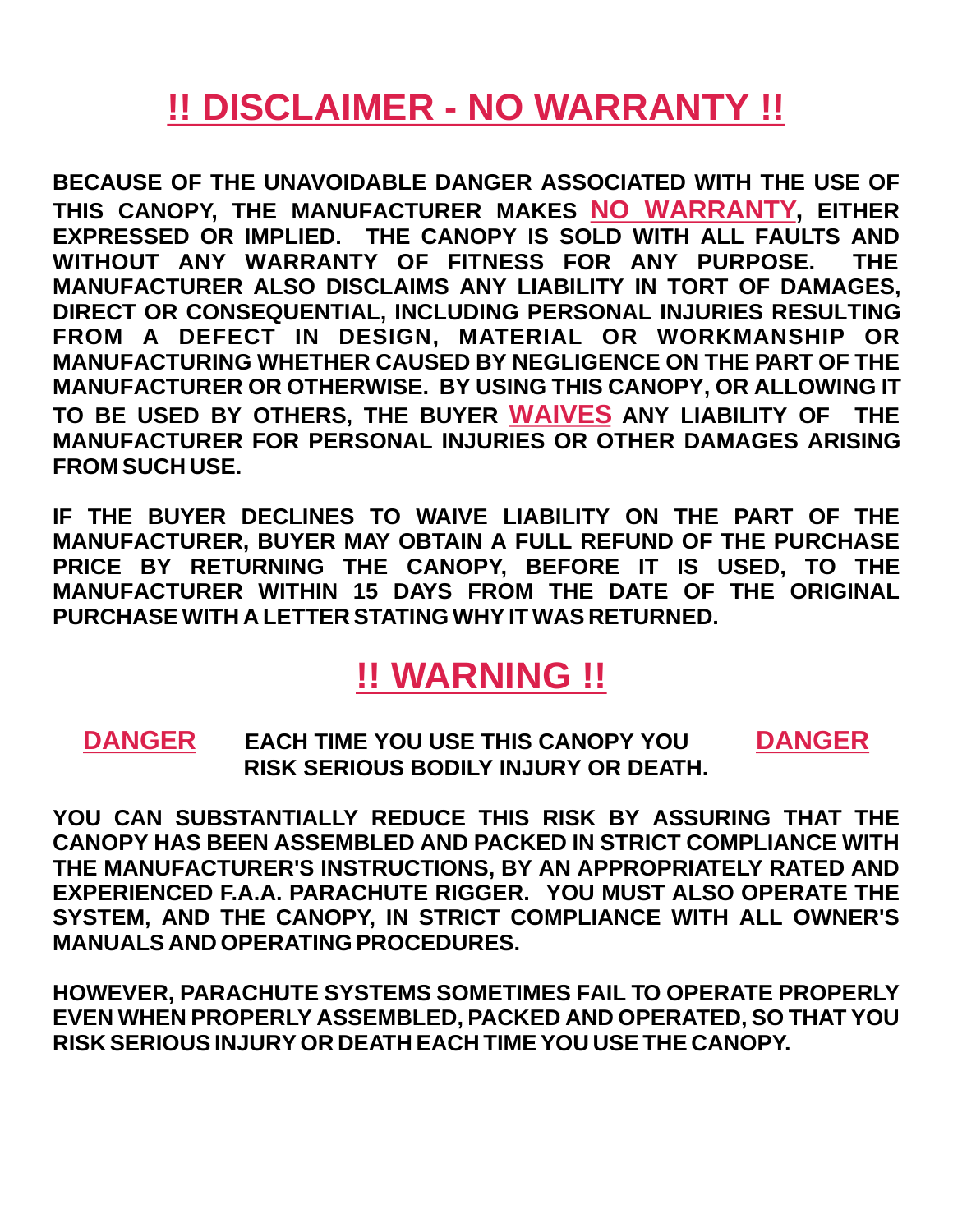| 1. TRAINING AND/OR EXPERIENCE ARE REQUIRED TO LOWER THE RISK OF SERIOUS<br><b>INJURY OR DEATH.</b><br><b>NEVER USE THE EQUIPMENT UNLESS YOU HAVE:</b><br>A. READ THIS WARNING LABEL AND COMPLETED A "CONTROLLED PROGRAM OF<br>INSTRUCTION" IN THE USE OF THIS PARACHUTE ASSEMBLY.<br>2. EVEN IF YOU USE THIS PARACHUTE PROPERLY, AND IT FUNCTIONS PROPERLY, YOU<br><b>MAY STILL EXPERIENCE DEATH OR SERIOUS INJURY.</b><br>3.<br>LOWER THE RISK OF DEATH, SERIOUS INJURY, CANOPY DAMAGE AND HARD<br>OPENINGS BY NEVER EXCEEDING THE LIMITS SHOWN BELOW:<br>4. APPROVED FOR USE WITH EMERGENCY PARACHUTE ASSEMBLIES AND SINGLE<br>HARNESS RESERVE PARACHUTE ASSEMBLIES WITHOUT MAIN PARACHUTE<br><b>RELEASE ONLY.</b><br><b>MAXIMUM DEPLOYMENT SPEED 150 KNOTS</b><br>MAXIMUM GROSS WEIGHT (PILOT + CLOTHING + EQUIPMENT) 275 LBS.<br><b>AVERAGE PEAK FORCES MEASURED DURING 4.3.4 TESTS</b><br>4,169.3 LBS.<br><b>MODEL</b><br>- H-2090(- )<br>P/N 941000<br><b>SER#</b><br>DATE OF MFG.<br><b>CANOPY WT.</b><br>9.0<br>PRESERVA<br><b>FREE</b><br><b>FLIGHT</b><br><b>ENTERPRISES INC.</b><br>571-A CRANE ST.<br>LAKE ELSINORE, CA 92530 USA<br><b>MANUFACTURED IN THE USA</b> | !!WARNING!! |  |  |  |
|---------------------------------------------------------------------------------------------------------------------------------------------------------------------------------------------------------------------------------------------------------------------------------------------------------------------------------------------------------------------------------------------------------------------------------------------------------------------------------------------------------------------------------------------------------------------------------------------------------------------------------------------------------------------------------------------------------------------------------------------------------------------------------------------------------------------------------------------------------------------------------------------------------------------------------------------------------------------------------------------------------------------------------------------------------------------------------------------------------------------------------------------------------------------------------|-------------|--|--|--|
|                                                                                                                                                                                                                                                                                                                                                                                                                                                                                                                                                                                                                                                                                                                                                                                                                                                                                                                                                                                                                                                                                                                                                                                 |             |  |  |  |
|                                                                                                                                                                                                                                                                                                                                                                                                                                                                                                                                                                                                                                                                                                                                                                                                                                                                                                                                                                                                                                                                                                                                                                                 |             |  |  |  |
|                                                                                                                                                                                                                                                                                                                                                                                                                                                                                                                                                                                                                                                                                                                                                                                                                                                                                                                                                                                                                                                                                                                                                                                 |             |  |  |  |
|                                                                                                                                                                                                                                                                                                                                                                                                                                                                                                                                                                                                                                                                                                                                                                                                                                                                                                                                                                                                                                                                                                                                                                                 |             |  |  |  |
|                                                                                                                                                                                                                                                                                                                                                                                                                                                                                                                                                                                                                                                                                                                                                                                                                                                                                                                                                                                                                                                                                                                                                                                 |             |  |  |  |
|                                                                                                                                                                                                                                                                                                                                                                                                                                                                                                                                                                                                                                                                                                                                                                                                                                                                                                                                                                                                                                                                                                                                                                                 |             |  |  |  |
|                                                                                                                                                                                                                                                                                                                                                                                                                                                                                                                                                                                                                                                                                                                                                                                                                                                                                                                                                                                                                                                                                                                                                                                 |             |  |  |  |
|                                                                                                                                                                                                                                                                                                                                                                                                                                                                                                                                                                                                                                                                                                                                                                                                                                                                                                                                                                                                                                                                                                                                                                                 |             |  |  |  |
|                                                                                                                                                                                                                                                                                                                                                                                                                                                                                                                                                                                                                                                                                                                                                                                                                                                                                                                                                                                                                                                                                                                                                                                 |             |  |  |  |
|                                                                                                                                                                                                                                                                                                                                                                                                                                                                                                                                                                                                                                                                                                                                                                                                                                                                                                                                                                                                                                                                                                                                                                                 |             |  |  |  |
|                                                                                                                                                                                                                                                                                                                                                                                                                                                                                                                                                                                                                                                                                                                                                                                                                                                                                                                                                                                                                                                                                                                                                                                 |             |  |  |  |
|                                                                                                                                                                                                                                                                                                                                                                                                                                                                                                                                                                                                                                                                                                                                                                                                                                                                                                                                                                                                                                                                                                                                                                                 |             |  |  |  |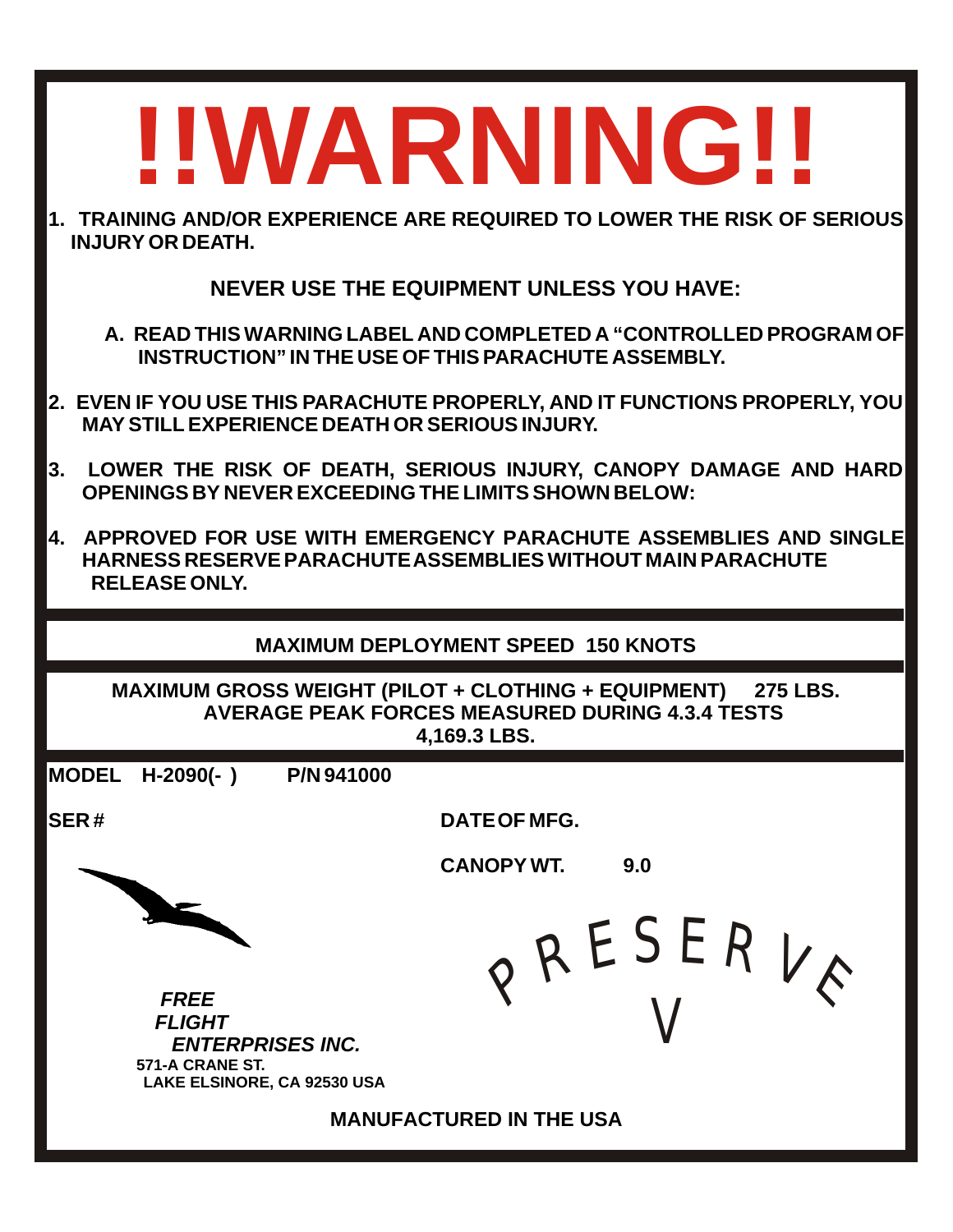# **INTRODUCTION**

**THANK YOU FOR CHOOSING A FREE FLIGHT ENTERPRISES, INC. CANOPY. WE FEEL THIS IS THE MOST ADVANCED RESERVE ON THE MARKET TODAY. THE PRESERVE V PROVIDES THE ULTIMATE IN DESIGN, WITH THE HIGHEST QUALITY MATERIALS AND WORKMANSHIP. THE COMBINATION OF CANOPY SHAPE AND DEPLOYMENT COMPONENTS RESULT IN A SUPERIOR EMERGENCY PARACHUTE SYSTEM FOR THE DISCRIMINATING PILOT.**

# **TABLE OF CONTENTS**

| TITLE                                                                          | PAGE#          |
|--------------------------------------------------------------------------------|----------------|
| <b>REQUIRED COMPONENTS</b>                                                     | $1 - 2$        |
| AUTHORIZED REPAIRS, USE, PARACHUTE RIGGER<br><b>QUALIFICATION REQUIREMENTS</b> | $\overline{2}$ |
| EQUIPMENT & MATERIAL REQUIREMENTS,<br>ASSEMBLY INSTRUCTIONS, REPACK CYCLE      | 3              |
| <b>V-WRAP ASSEMBLY</b>                                                         | 4              |
| <b>PACKING</b>                                                                 | $5 - 8$        |
| <b>MANDATORY PACKING CHECK LIST</b>                                            | ADDENDUM       |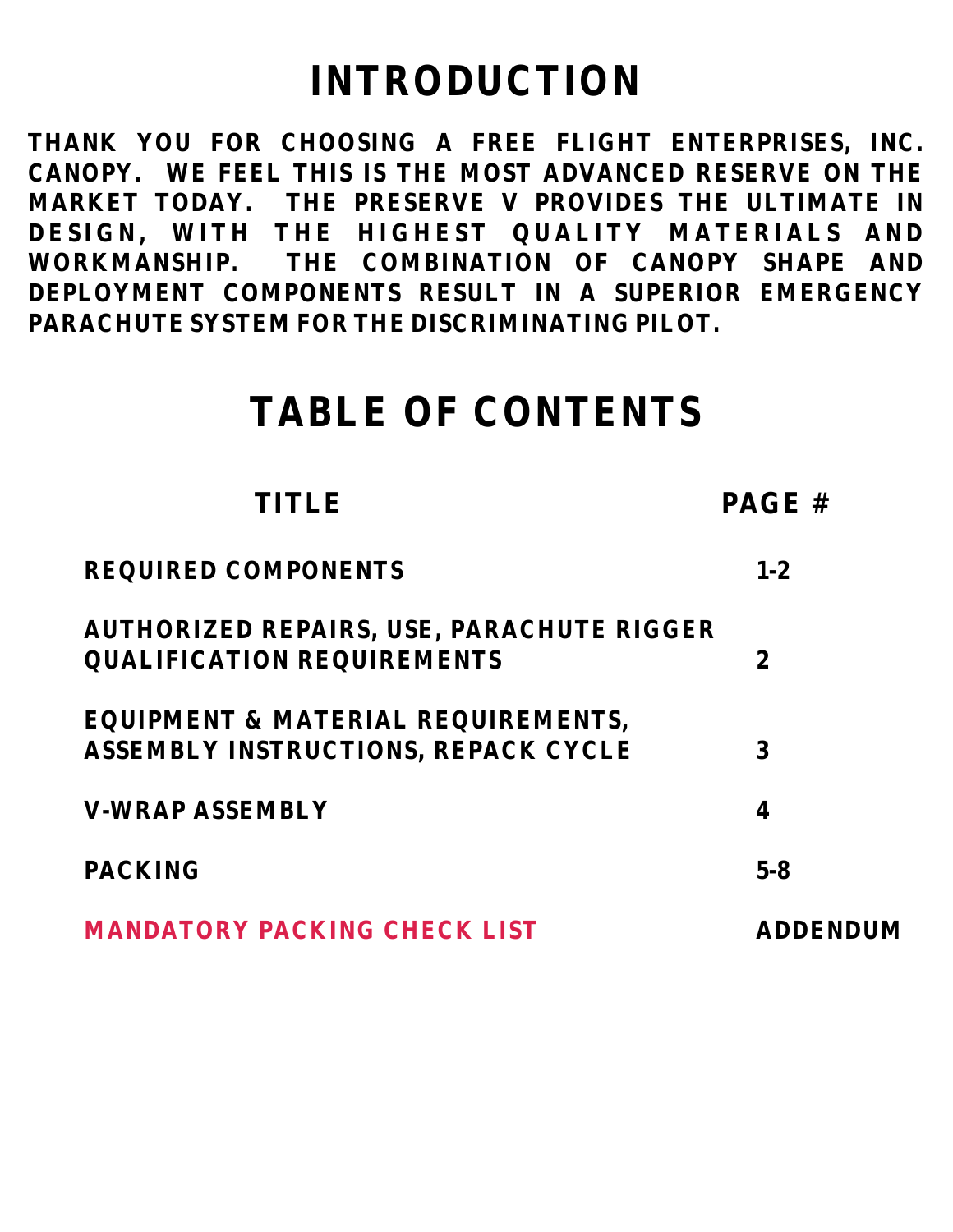**THE PRESERVE V IS EQUIPPED WITH A UNIQUE DEPLOYMENT DEVICE WHICH ALLOWS A VERY ORDERLY STAGED DEPLOYMENT.** 

**THIS INCLUDES: A CENTER CONTROL LINE, AN INCREMENTAL BRIDLE, WITH A LAZY LEG SECTION OF THE BRIDLE, AND A SERIES OF BREAK TIE WRAPS. SEE PAGE 4.**

**ONE END OF THE CENTER CONTROL LINE IS FINISHED WITH A 7.5" LOOP. THIS END IS ROUTED THROUGH THE INSIDE OF THE CANOPY. THE OTHER END IS ATTACHED TO THE ATTACHMENT TAB ON THE INCREMENTAL BRIDLE. A BREAK TIE THROUGH THE #5 RAPIDE LINK AT THE VENT LINES AND THE ATTACHMENT TAB FOR THE CENTER CONTROL LINE CREATES THE LAZY LEG.**

**THERE ARE TWO BREAK TIES AT THE SKIRT OF THE CANOPY. ONE AROUND THE SUSPENSION LINES BELOW THE V-TABS AND THE OTHER 7.5" ABOVE THE SKIRT AROUND THE CANOPY. BOTH ROUTE THROUGH THE 7.5" CENTER CONTROL LINE LOOP.**

**DURING CANOPY EXTENSION ON DEPLOYMENT THESE BREAK TIES PREVENTS AIR FROM ENTERING THE WIND CHANNEL UNTIL THE CANOPY, LINES AND BRIDLE HAVE REACHED THEIR MAXIMUM EXTENSION. AT THIS POINT THE TIE AT THE VENT SECTION WILL BREAK ALLOWING THE LAZY LEG TO EXTEND AND BREAK THE SKIRT TIES.**

**THE BARTACKS ON THE INCREMENTAL BRIDLE RELIEVE SOME OF THE LOAD ON THE PILOT CHUTE DURING HIGHER SPEED DEPLOYMENTS. NOTE: IF ALL THE BARTACKS FAIL THE PILOT CHUTE AND BAG WILL SEPARATE FROM THE CANOPY.** 

#### **1. COMPONENTS.**

THE FOLLOWING COMPONENT PARTS ARE MANDATORY FOR THE USE AND PACKING OF THE **PRESERVE V.**

| A.          | FFE-2090(-) PRESERVE V CANOPY           | P/N 941000   |
|-------------|-----------------------------------------|--------------|
| <b>B.</b>   | FFE 200(-) HIGH SPEED PILOT CHUTE       | $P/N$ 910400 |
| C.          | FFE 800(-) HIGH SPEED DEPLOYMENT DEVICE | P/N 910500   |
| D.          | LINK, MALLION, RAPIDE, CRES #5          | P/N 720005   |
| Ε.          | BREAK TIES (3), MIL-T-5608, C/B, T/I    | P/N 131708   |
| $F_{\cdot}$ | BREAK TIE (1), VT-276, T/4, 8/4         | P/N 250030   |
| G.          | MANDATORY, PACKING INSTRUCTIONS, PRE-V  | P/N 941009   |
| H.          | MANDATORY, PACKING CHECK LIST, PRE-V    | P/N 941010   |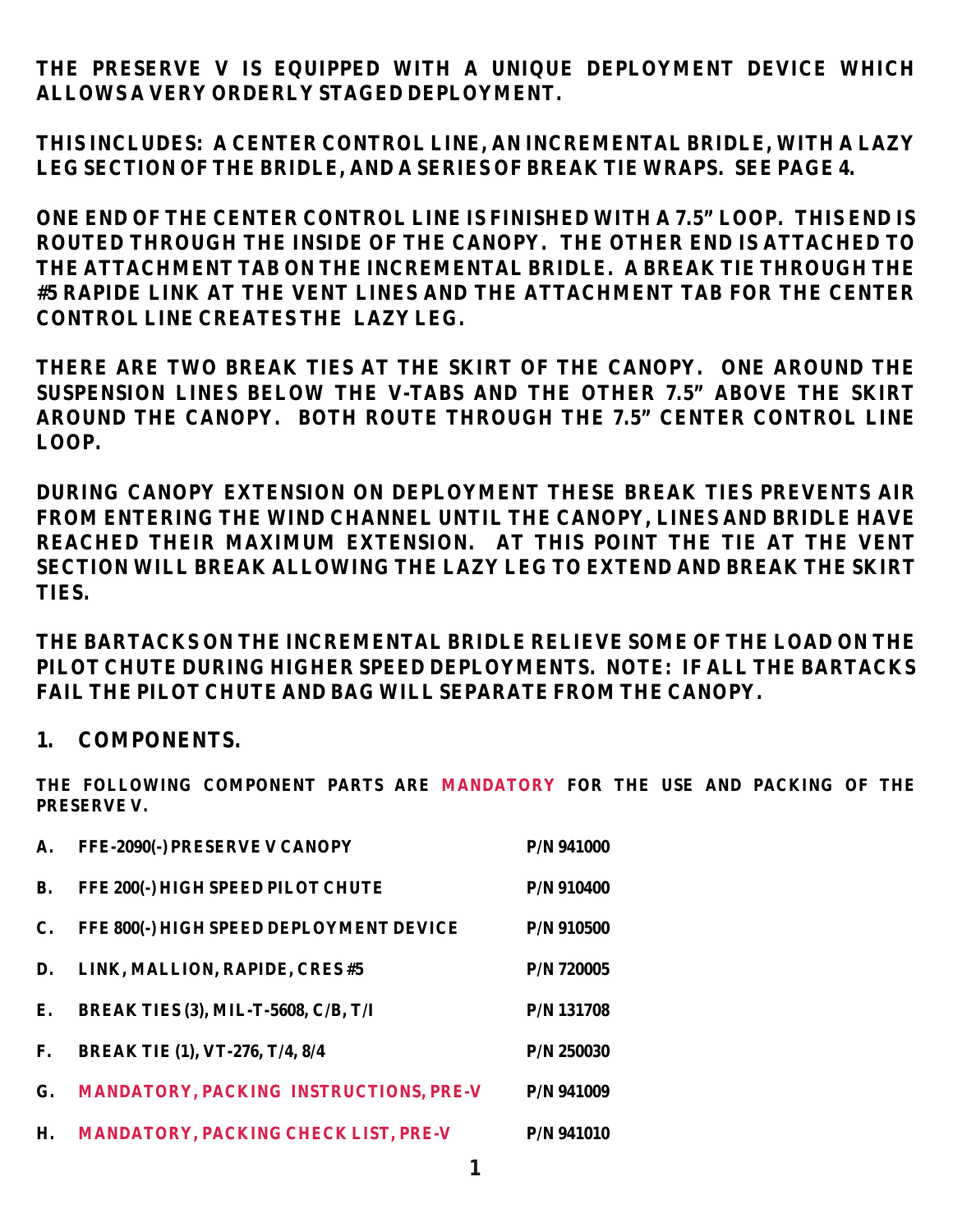**IF ANY OF THE ABOVE COMPONENT PARTS ARE MISSING THE TSO IS VOID. NO ALTERNATE MATERIALS SHALL BE USED. ANY COMPONENTS REQUIRED BY ANY CERTIFICATED PARACHUTE RIGGER CAN BE OBTAINED BY CONTACTING US AT http://www.freeflightent.com/**

- **2. REPAIRS.**
- **A. NO MAJOR REPAIRS OR ANY ALTERATIONS ARE AUTHORIZED. ANY REPAIRS ACCOMPLISHED IN THE FIELD, MUST BE OF A NATURE THAT NO DIS-ASSEMBLY OF ANY PORTION OF THE CANOPY IS REQUIRED. ANY SUCH MAINTENANCE MUST BE RETURNED TO THE FACTORY.**
- **B. REPAIRS SUCH AS A SMALL PATCH (LESS THAN 9" DIMENSION OF THE LARGEST DAMAGED AREA) MAY BE ACCOMPLISHED BY ANY APPROPRIATELY CERTIFICATED SENIOR OR MASTER PARACHUTE RIGGER WITH THE FACILITIES TO DO SO. THE REPAIRS MUST BE ACCOMPLISHED IN ACCORDANCE WITH THE PROCEDURES IN THE POYNTERS PARACHUTE MANUAL.**
- **C. ANY DAMAGE WITH A MAXIMUM DIMENSION OF 1/2" OR LESS MAY BE REPAIRED USING A SINGLE INSIDE PATCH WITH MIL-C-44378 OR EQUIVALENT. THE PATCH TO BE A MINIMUM OF 2", FOLD UNDER 1/2" EACH SIDE. SEW WITH A SINGLE NEEDLE SEWING MACHINE 1/16" FROM EDGE. USE A SINGLE ROW OF 301 STITCH, 7-11 S.P.I., WITH V-T-295 T/2, C/A, SIZE E, OVERSTITCHED MINIMUM 1/2". DO NOT REMOVE DAMAGED MATERIAL.**
- **D. BOTH REPAIRS ABOVE, LIMITED TO 1 PER GORE, 3 PER CANOPY.**
- **3. USING THE CANOPY.**

**THE USE OF THE REAR RISERS GIVES THE BEST TURN RATE FOR STEERING THE PARACHUTE TO A SAFE LANDING. IF THE USER IS UNABLE TO USE THE REAR RISER STEERING, THE TOGGLES AND STEERING LINES WILL GIVE THE USER THE ABILITY TO MANEUVER THE CANOPY TO A SAFE LANDING. THE ONLY DIFFERENCE IS THE NEED TO TURN THE CANOPY INTO THE WIND FOR A SAFE LANDING AT A HIGHER ALTITUDE THAN IF USING THE REAR RISERS.**

## **4. PARACHUTE RIGGER QUALIFICATION REQUIREMENTS**

**THE PARACHUTE RIGGER PACKING THIS CANOPY MUST HAVE A MINIMUM OF AN F.A.A. SENIOR PARACHUTE RIGGER CERTIFICATE WITH THE REQUIRED RATING COMMENSURATE WITH THE HARNESS AND CONTAINER ASSEMBLY TO BE USED.**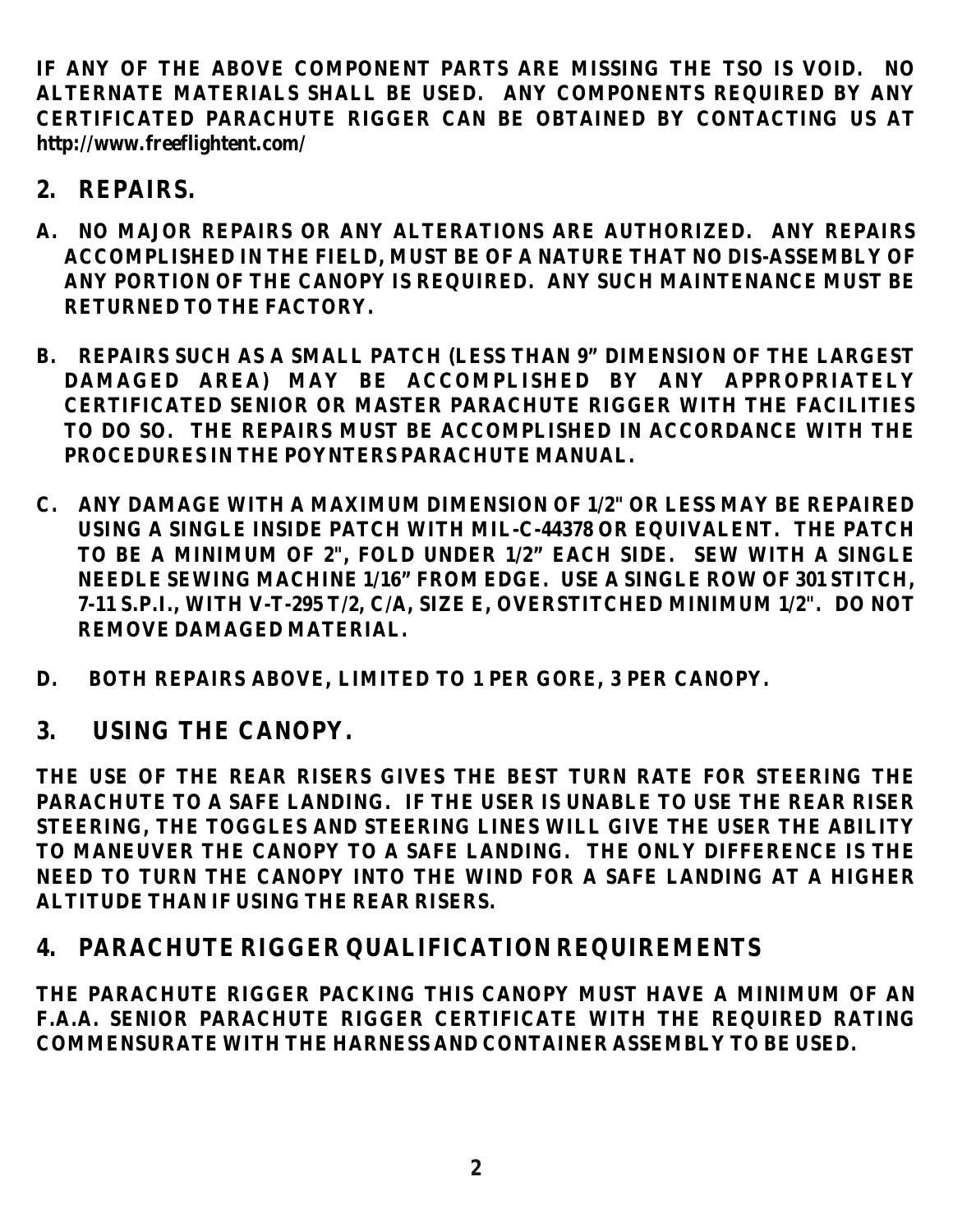## **5. PARACHUTE RIGGER EQUIPMENT & MATERIALS REQUIREMENTS**

**THE PARACHUTE RIGGER PACKING THIS CANOPY MUST HAVE THE THE PARACHUTE RIGGER PACKING THIS CANOPY MUST HAVE ALL TOOLS REQUIRED BY THE PACKING INSTRUCTIONS OF THE MANUFACTURER OF THE HARNESS AND CONTAINER IT WILL BE PACKED INTO, IN HIS OR HER POSSESSION. PACKING INSTRUCTIONS FOR BOTH THE CANOPY AND THE HARNESS AND CONTAINER, AND THE MANDATORY PACKING CHECK LIST PHYSICALLY IN HIS OR HER POSSESSION, AND USE ALL OF THEM WHILE PACKING!!** 

## **6. ASSEMBLY INSTRUCTIONS**

**THIS CANOPY MUST BE ASSEMBLED IN ACCORDANCE WITH BOTH THE CANOPY AND THE HARNESS AND CONTAINER MANUFACTURER'S INSTRUCTIONS. THE MINIMUM STANDARD IN THESE INSTRUCTIONS MUST BE TO TIGHTEN THE RAPIDE LINKS FINGER TIGHT, THEN 1/4 TURN WITH A WRENCH. ASSEMBLY MUST BE DONE WITH GORE 20 TO THE REAR OF THE USER WHEN UNDER THE OPEN CANOPY.**

## **7. REPACK CYCLE**

**REPACKS MUST BE ACCOMPLISHED IN A TIMELY MANNER, CONSISTANT WITH THE F.A.R.'S.**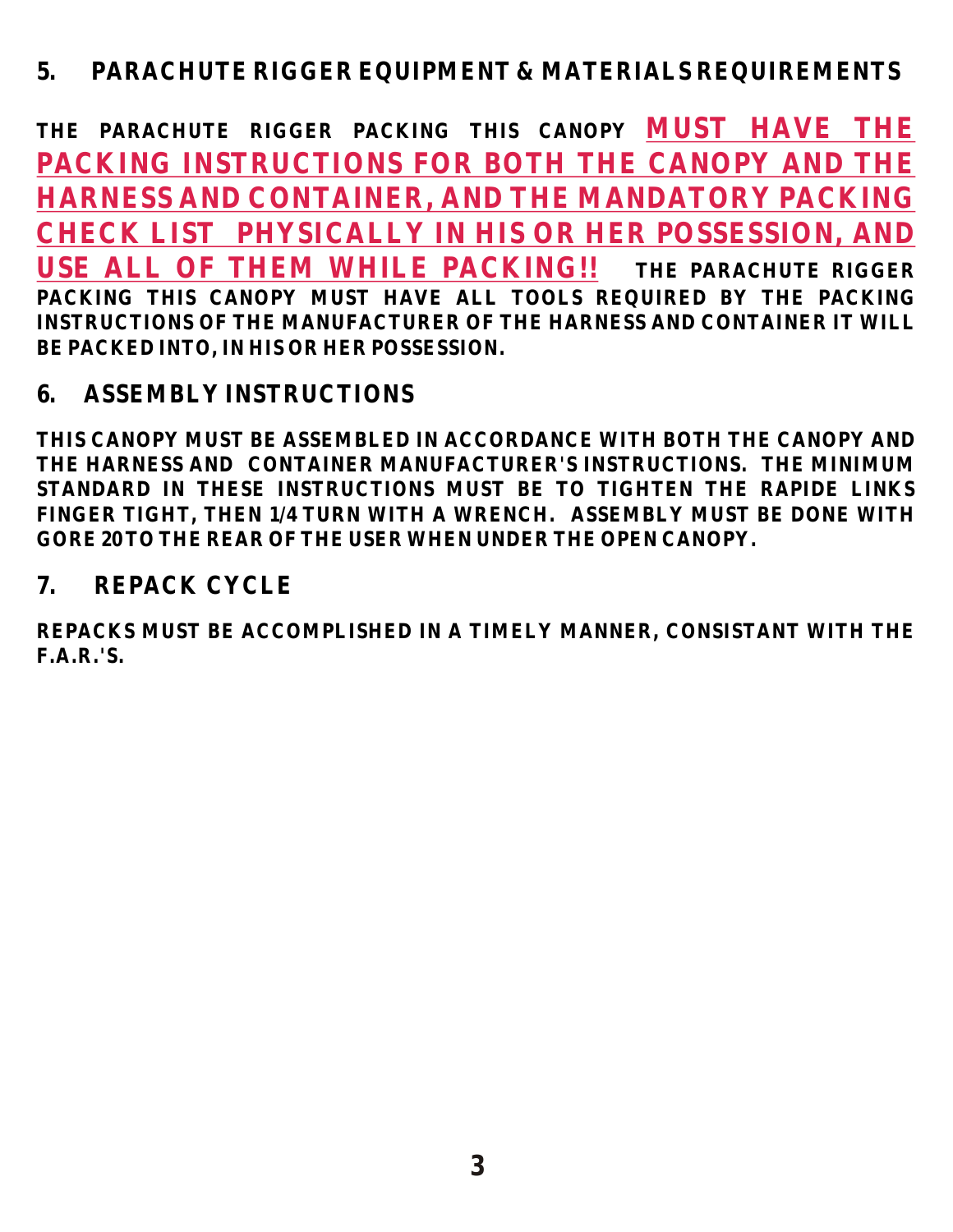## V-WRAP COMPONENTS



V-WRAP

**ALL**

**DIMENSIONS**

**15 LBS.**

**ALL DIMENSIONS MEASURED 15 LBS.** 

**TENSION!**

**MEASURED**

**UNDER**

C/L FROM SKIRT 19" ± 4 1/2"

CENTER LINE 184" ± 2" LAZY LEG 31" ± 1"

V-WRAP ASSEMBLY

V-WRAP ASSEMBLY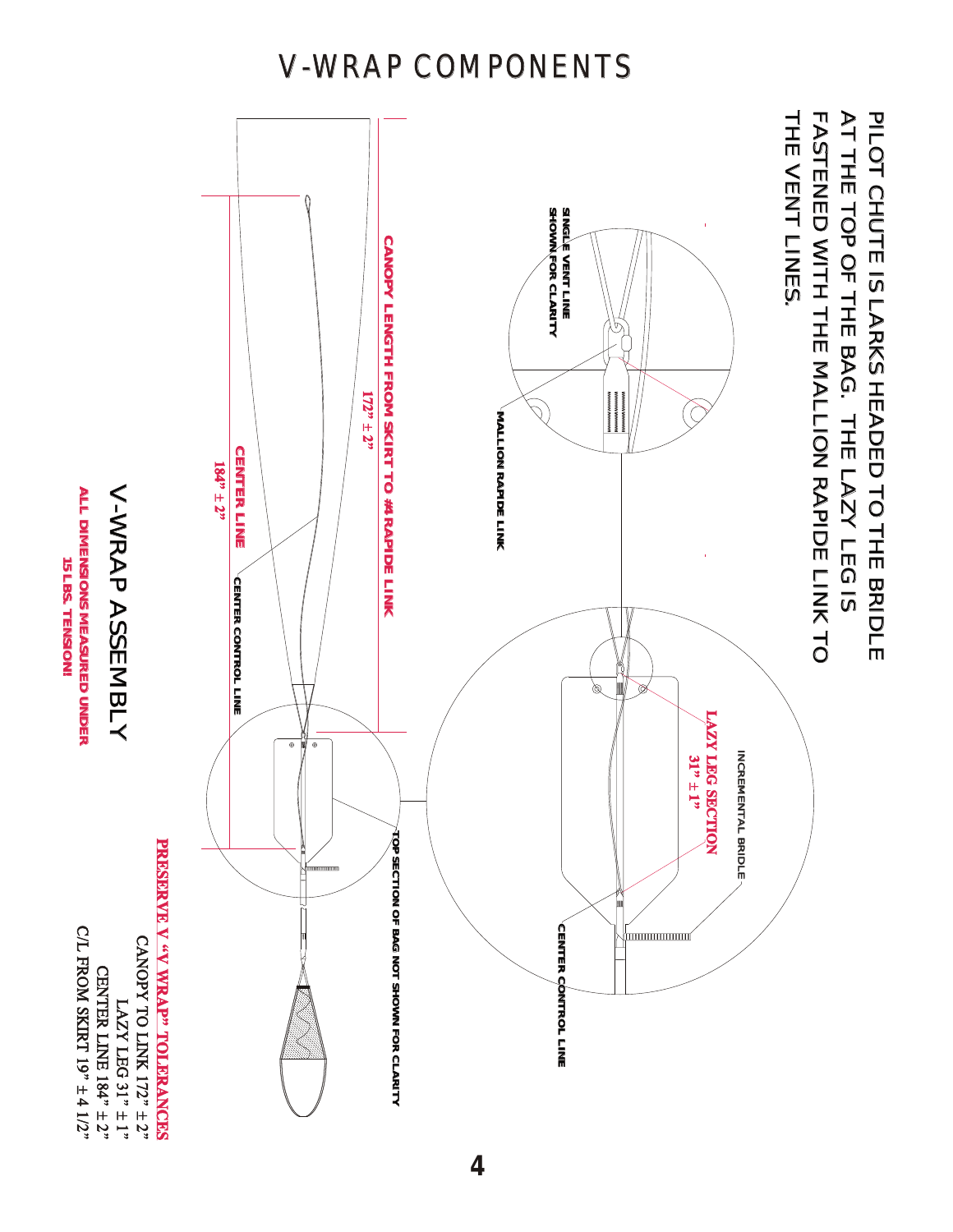



**1. LAYOUT AND INSPECT CANOPY, BAG, BRIDLE AND PILOT CHUTE. NOTE: CENTER CONTROL LINE MUST BE SHORTER WHEN CANOPY LINES AND BRIDLE ARE EXTENDED. VIEW 1&2 INITIAL CHECK LIST.**

**VIEW 3**



**VIEW 4**



- **2. INSERT CENTER CONTROL LINE THROUGH VENT AND DOWN TO SKIRT. SAFETY PIN TO LINE #10. NOTE INCREMENTAL BRIDLE WITH LAZY LEG. VIEW 3&4 INITIAL CHECK LIST!**
- **3. FLAKE CANOPY, SPLIT AND FOLD SKIRT 45**°. **INITIAL CHECK LIST!**

**VIEW 5**



**VIEW 6**

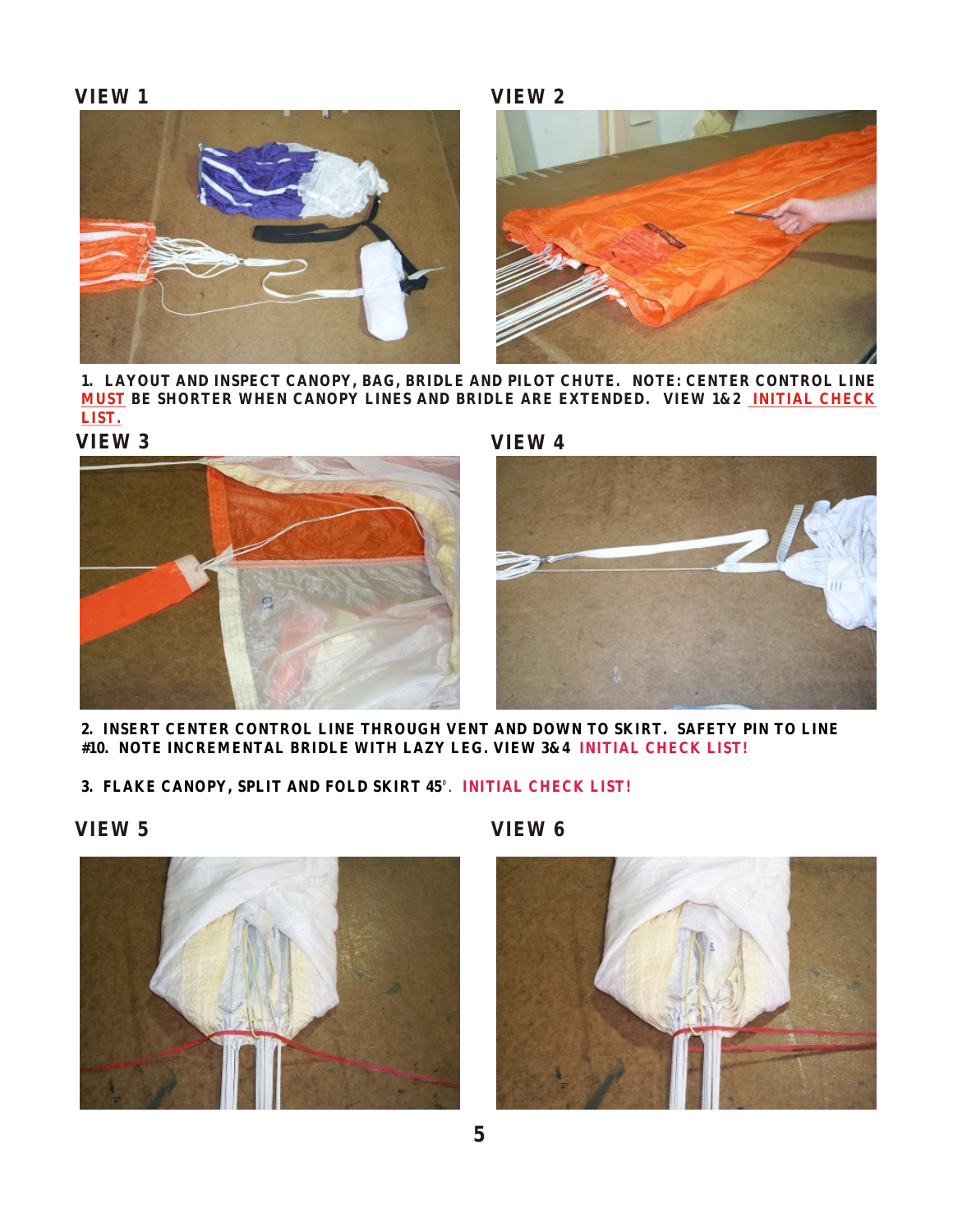

**4. CUT ONE PIECE BREAK TIE (P/N 131708) 12"**  LONG, ROUTE THROUGH CENTER CONTROL **LINE LOOP, THEN ONCE AROUND SUSPENSION LINES AT SKIRT. TIE SECURELY WITH SURGEON'S AND LOCKING OVER-HAND KNOT.**  CUT OFF EXCESS TO 1". REMOVE SAFETY PIN!  **VIEWS 5-7 INITIAL CHECK LIST!**

**5. PULL THE INCREMENTAL BRIDLE AT VENT TOWARD PILOT CHUTE TO ASSURE THAT BREAK TIE WRAP IS ROUTED THROUGH THE CENTER CONTROL LINE LOOP. CONTROL LINE** 

**MUST NOT BE ABLE TO BE EXTRACTED UNLESS THERE IS A LOAD TO BREAK THE TIE. THIS ASSURES THE BREAK TIE IS ROUTED THROUGH THE CENTER LINE. INITIAL CHECK LIST! 6. FOLD CANOPY IN 5TH'S. INITIAL CHECK LIST!**





**VIEW 8 VIEW 9**



**7. CUT A SECOND PIECE OF BREAK TIE (P/N131708) 18" AND ROUTE THROUGH CENTER CONTROL LINE LOOP ABOVE SUSPENSION LINES, THEN ONCE AROUND CANOPY APPROXIMATELY 7 ½" ABOVE SKIRT. TIE SECURELY WITH SURGEON'S AND LOCKING OVERHAND KNOT. CUT OFF EXCESS LEAVING ONE END APPROX. 1" LONG, THE OTHER 10" LONG. TIE THE LONG END TO ANY V-TAB AT SUSPENSION LINE WITH 3 HALF HITCH KNOTS AND A LOCKING OVERHAND KNOT TO PREVENT ANY MOVEMENT DURING DEPLOYMENT. CUT OFF EXCESS TO APPROX. 1" LONG. VIEW 8&9 INITIAL CHECK LIST!**

**8. PULL CENTER CONTROL LINE AT SKIRT TOWARDS CONTAINER TO ASSURE THE BREAK TIE WRAP IS ROUTED THROUGH CENTER CONTROL LINE LOOP. THE CONTROL LINE MUST NOT BE ABLE TO BE EXTRACTED WITHOUT A LOAD TO BREAK THE TIE. INITIAL CHECK LIST!**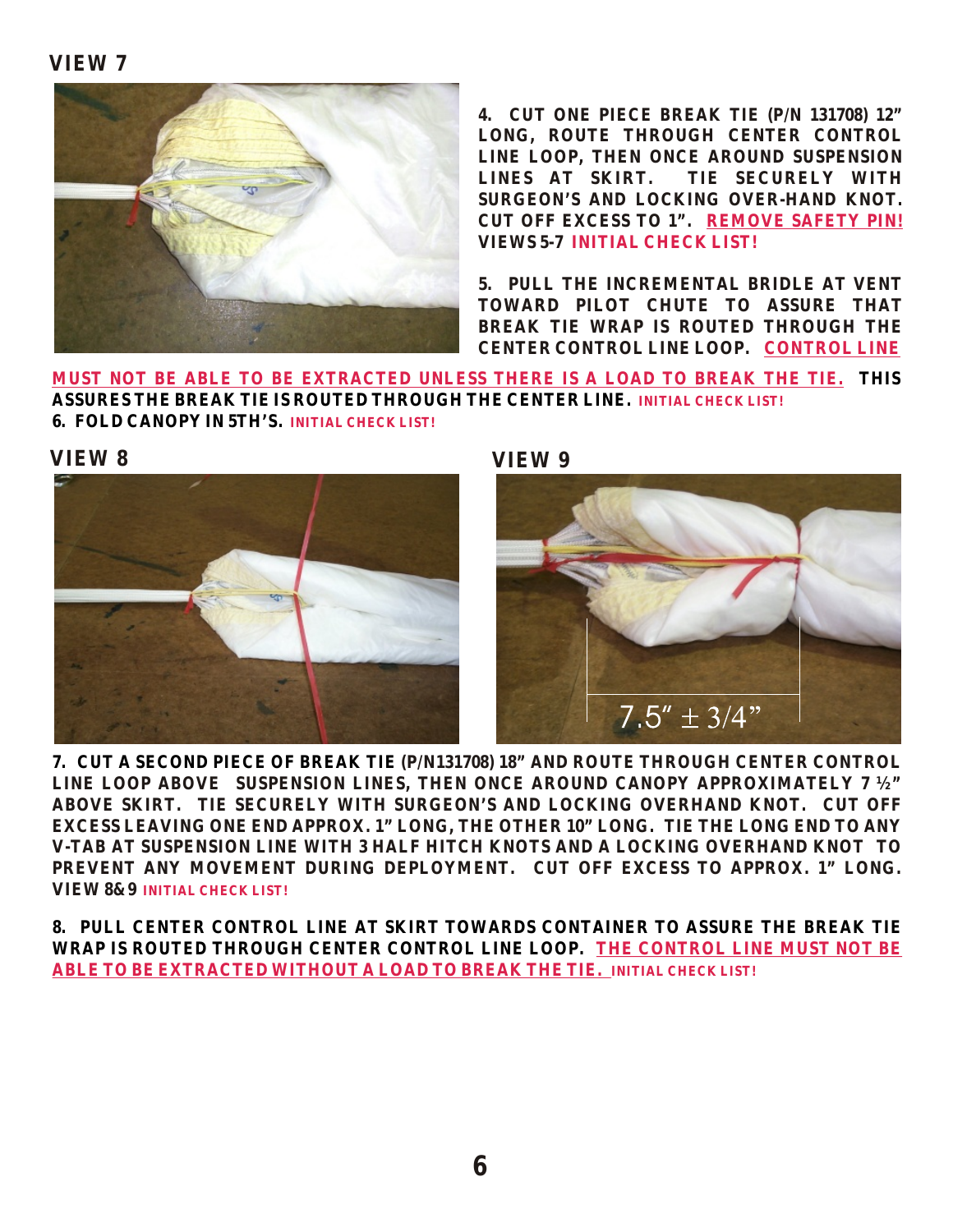



**9. CUT APPROXIMATELY 12" OF BREAK TIE (P/N 131708) THEN ROUTE THROUGH CENTER CONTROL LINE ATTACHMENT LOOP (SEE ARROW) THEN THROUGH #5 RAPIDE LINK AT VENT LINES. TIE WITH SURGEON'S AND LOCKING OVERHAND KNOT. CUT OFF EXCESS TO APPROX. 1". VIEWS 10&11 INITIAL CHECK LIST!**

**VIEW 12**



**10. FOLD THE EXCESS LAZY LEG SECTION OF THE BRIDLE IN HALF AND STOW EXCESS WITH A RUBBER BAND INCLUDING THE VENT LINES AND CENTER CONTROL LINE. (DOUBLE STOW) VIEW 12 INITIAL CHECK LIST!** 

**VIEW 13 VIEW 14**





**11. MAKE TWO S FOLDS WITH CANOPY AND PLACE AT THE TOP OF THE BAG. AT THIS POINT PULL THE INCREMENTAL BRIDLE OUT OF THE BAG THROUGH THE ACCESS SLOT AT THE TOP OF THE BAG. CONTINUE UNTIL THE RAPIDE LINK IS EXPOSED. TACK THE RAPIDE LINK TO THE EXTERNAL BRIDLE**  WITH SURGEON'S AND LOCKING OVERHAND KNOT. CUT OFF EXCESS TO APPROX. 1" . USE VT-276, T/4, 8/4, **(COTTON 3 CORD) (P/N 250030) ONE TURN DOUBLED. ONLY SEWN SECTION OF INCREMENTAL BRIDLE IS LEFT EXPOSED VIEW 13-15 INITIAL CHECK LIST!**